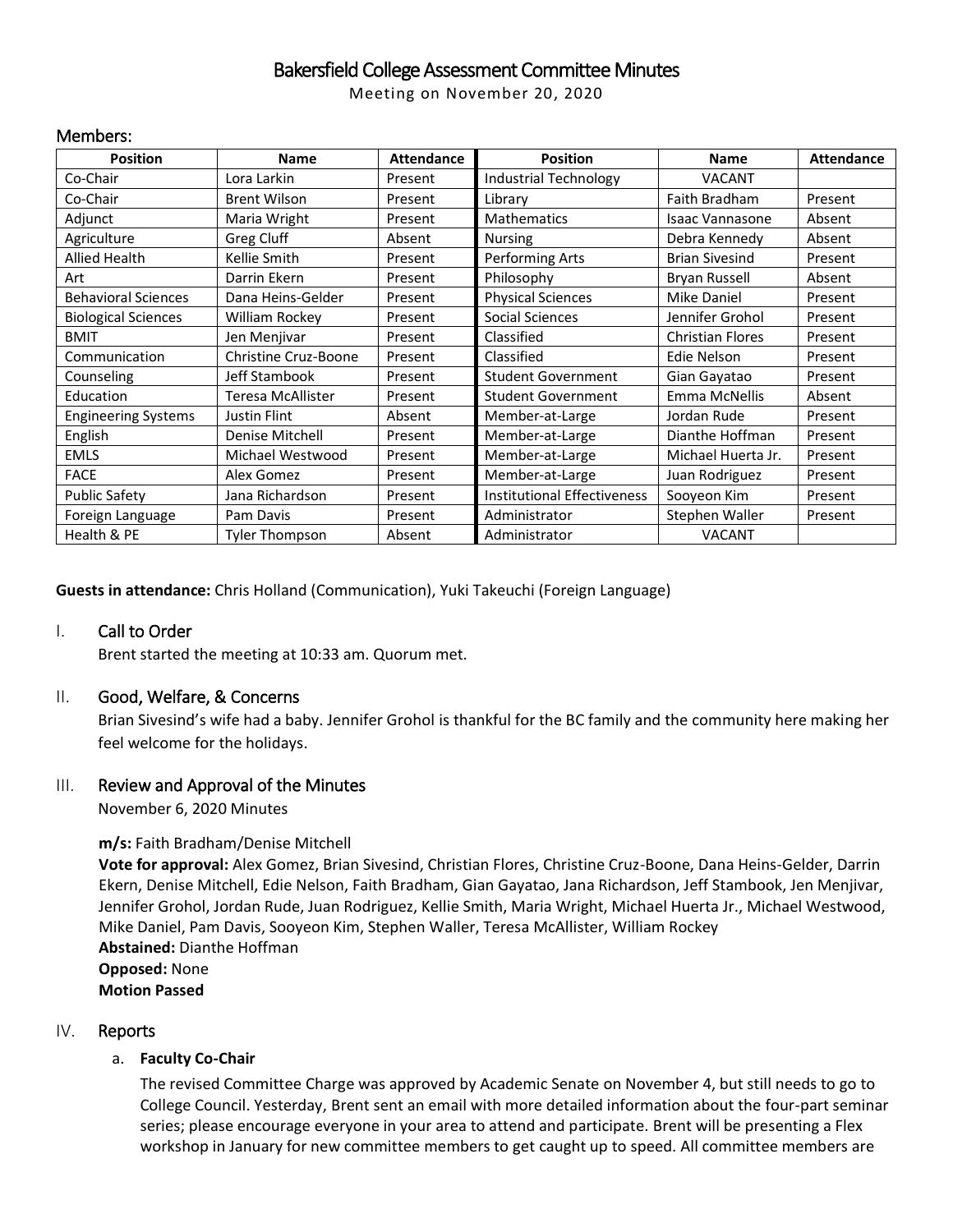also invited for a refresher or to help provide suggestions to newer members. The committee has completed SLO and PLO reviews for 297 courses and 37 programs this semester. Good job, everyone!

### b. **Administrative Co-Chair**

Lora commended Brent on doing a great job with his report during President Christian's Virtual Seminar Series on November 5. Also, thank you to everyone for being here; it has been a rough semester.

### c. **SLO-PLO/SLO-ILO/SLO-GELO Mapping**

Nothing new. Brent will work on making a list for our next meeting in January.

### d. **ILO Sub-Team**

Pilot survey has ended. Sooyeon gave an update, 230 responses received out of about 800. Full launch of survey will be in spring after ILO sub-team makes necessary changes based on feedback of pilot survey.

### V. Assessment Roundtable

None at this time. We will try to schedule them again in spring.

### VI. Opportunity to Address the Committee (2 minutes per item)

### a. **Adjunct SLO assessment (Takeuchi)**

In her area, there are no full-time faculty teaching JAPN. Yuki has to enter the information in eLumen herself, even if it is not her responsibility. She has been here for 15 years. She is overwhelmed a little bit. She mentioned she is not paid for it. Lora thanked her for sharing and would like to find out how many other departments do not have full-time faculty in a subject where it falls to the adjunct to submit assessment information. Brent would like to discuss potential options later in the meeting.

### b. **Adjunct SLO assessment (Holland)**

In the Communication department, Chris is surrounded by many full-time faculty in her area. She also thinks there should be compensation. Brent feels there needs to be a college-wide process.

VII. Additions to the Agenda (immediate action required, which did not come to the attention of the Co-Chairs until after the agenda was posted; requires 2/3 vote of members present) None.

### VIII. First Agenda (non-voting item)

None.

# IX. Second Agenda (voting item)

### a. **SLO Completion Tableau – Tabled until next meeting.**

This information is to be used as a launching point for discussion. What percentage of SLOs is being assessed for each subject? What percentage of *courses* are being assessed for each subject? Lora mentioned there should be clarification when reading data. Many committee members proposed drafting a narrative to go along with the Tableau dashboard. Do we want to vote on the Tableau or wait? The consensus was to wait until a narrative is created. Lora asked volunteers to get together and review the data to see what it may look like to someone else. Jordan Rude and Dana Heins-Gelder volunteered. Information will be brought back to next meeting in January. This item is to be tabled until our next meeting.

# X. Unfinished Business

None.

### XI. New Business

### a. **Adjunct SLO Assessment Process Discussion**

Yuki Takeuchi and Chris Holland talked about their areas. What can be communicated to areas? Brent shared screen with three situations. 1) Adjunct enter their own SLO data. 2) Adjunct hand off to someone